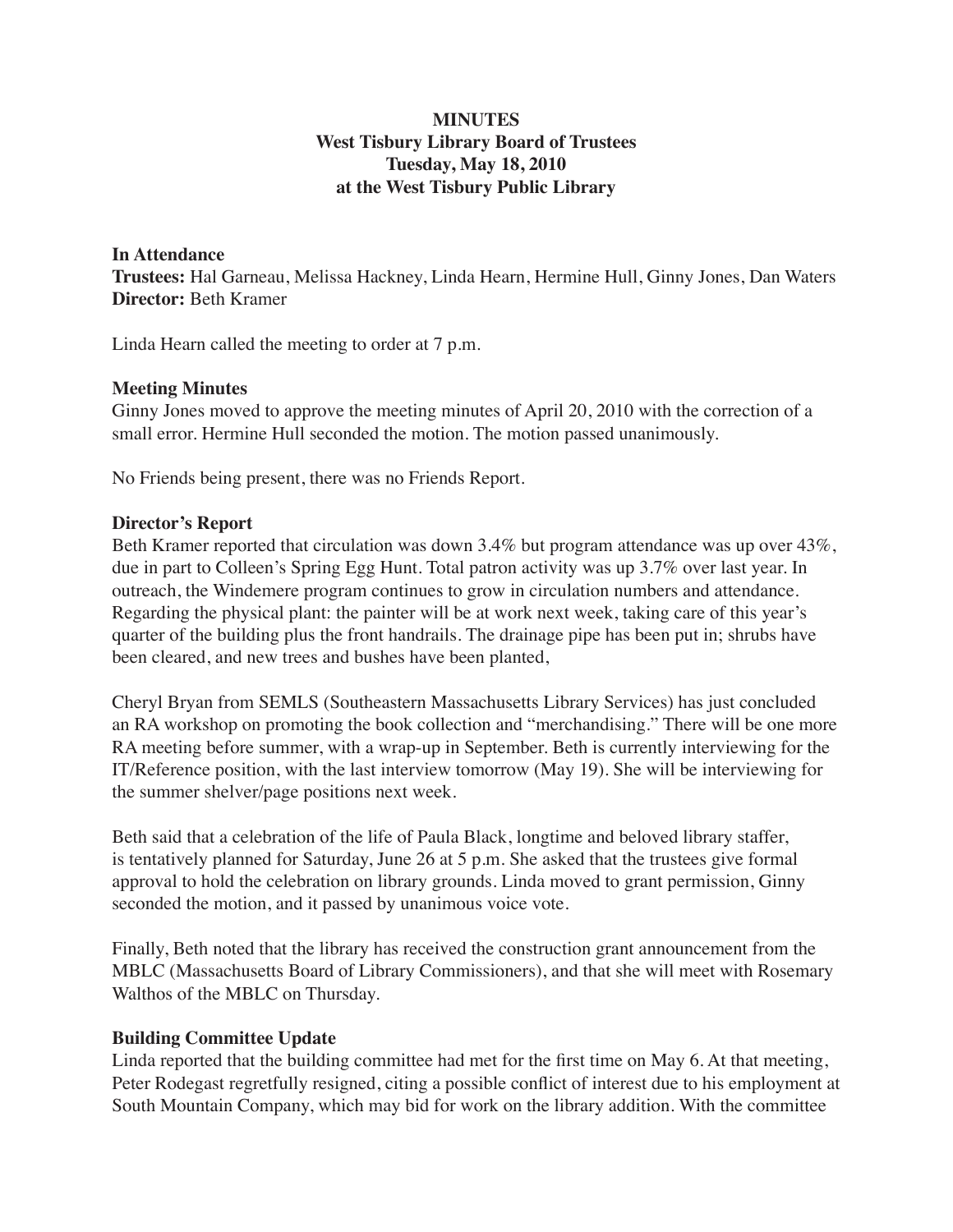down to six members, Linda went to the Selectmen and asked them to advertise again for letters of interest to serve on the committee. The Selectmen agreed to do so, and ads are currently in the local newspapers.

Thursday morning, from 9 to 11, the building committee will be interviewing representatives from three of the Owner's Project Managers (OPMs) who responded to advertisements. The next meeting of the building committee will be May 26, 5 p.m.

Ginny recommended that the trustees be thinking about the location and logistics of a temporary library facility during construction, saying that "some considerations are subjective." Dan Waters added that special attention needs to be paid to parking for the Howes House, which must never be impeded by trucks and machinery.

### **Foundation Update**

Dan gave a brief summary of two recent meetings of the West Tisbury Library Foundation on May 3 and May 10. The Foundation continues to develop its print materials, website and potential donor list. There is support for a variety of approaches among Foundation members, and a good level of enthusiasm for the summer fund-raising season.

### **Forum Update**

Dan described the April 29th forum, saying that it was well-attended with engaged members of the community. Questions and comments afterwards were constructive, and seemed to reflect a concern that the library's "message" reach fullest possible circulation. The next forum is scheduled for May 19th. Dan said that the Powerpoint presentation has been considerably changed based on feedback from many sources.

## **New Business**

Linda noted that the Director's review is coming up. Trustees will need copies of the review form. Ginny said she had spoken to John Powers, and that the person from the Department of Environmental Protection (DEP) had inspected the well and promised a report quickly. Ginny added that she has been pushing to have the pedestrian crosswalk lines painted in the road between the Howes House and Alley's Store. Beth said she has been asking John for traffic meter readings for that location. Hermine asked if the trustees should write a letter to this effect, and the general sentiment was that they should. Ginny said she would write the letter.

In other new business, Dan moved that the trustees authorize the library director or acting director to suspend or revoke patron Internet usage privileges in the event of policy violations without the need to come before the board. Ginny seconded the motion, leading to discussion. Hal Garneau said he had recently been to a Massachusetts Library Association (MLA) workshop and learned that under Massachusetts statutes, trustees have sole custody of the library facility. Therefore, for the director to revoke privileges, trustees need to formally authorize the director to act on their behalf.

Melissa Hackney questioned whether this conveyance of powers was necessary, given that on a daily basis the director is already enacting library policy set by the trustees. Dan expressed